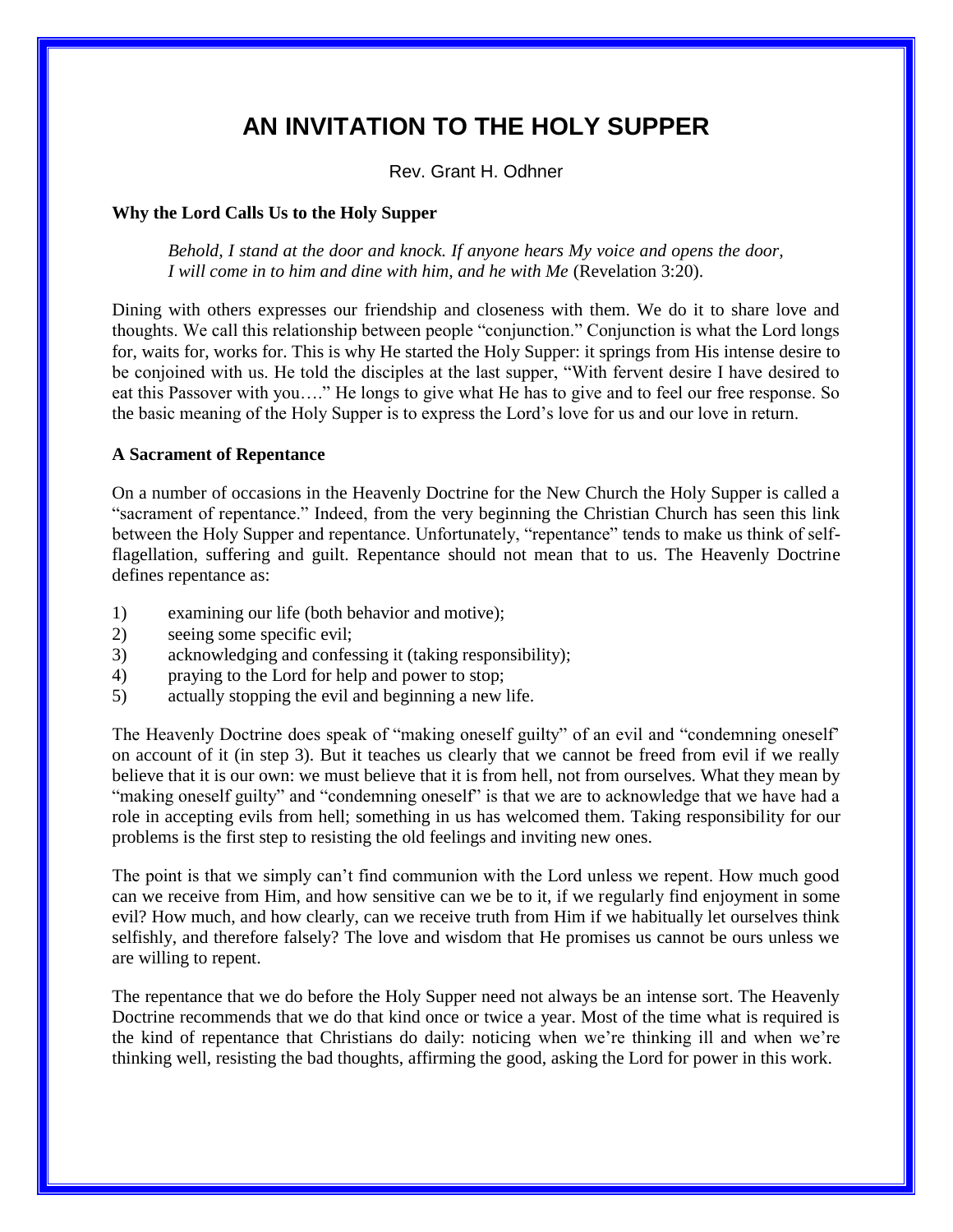#### **Some Common Barriers to Taking Holy Supper**

**Am I ready for it? Am I committed enough?** These are good questions. It is an important act of worship and needs to be done in a considered way. On the other hand, these questions can become false barriers. There's something in us that will never feel ready, old enough, committed enough. At some point we must act, trusting in the Lord's mercy and power to change us and help us grow.

One simple way to assess whether we're ready is to look at our life and ask, "Do I make efforts to do what is right? Do I, at least some of the time, resist doing and thinking things that are evil? Do I recognize my need for the Lord's help?" If so, chances are we're committed enough to benefit from the Holy Supper.

**Am I worthy enough?** Again, this is a good question. There are indeed times when we are not worthy enough. Think of it this way. Are there times when it's inappropriate to seek or express friendship with another? If we have been knowingly negative toward a fellow employee, for example—working against that person, saying and doing unworthy things behind his/her back—can we instantly turn around and say that we wish to be right with him and to love him? We could do this sincerely only if we had reflected ahead of time on what we had been doing, had resolved to change our life, and perhaps had even made some attempts in that direction.

The same holds true in our relationship with the Lord. How can we sincerely approach Him and be joined with Him as a friend if we have been living in an unworthy way? Our approach must be sincere. And the test of our sincerity is our actual efforts to turn from evil.

Yet it's vital to realize that it's never a question of whether or not the Lord wants to "dine with us." He always does. And He never regards us as too unworthy for Him. Unworthiness is not a barrier on the Lord's part, but on ours. The problem is, when we have been unworthy and haven't made any effort to change, we can't benefit much from the Holy Supper. Our minds and hearts can't be softened and opened and touched by the Lord. We won't let them be.

**"I tried it and it didn't seem to help."** The Holy Supper is called "the holiest act of worship." We're told that it has enormous power. And yet somehow it's hard to believe these superlatives. We may not sense "fireworks" when we take it or be aware of any boost to our life. We can't expect instant miracles. For the most part the Lord changes us gradually. Progress means more to us when we participate in the process, and there is little sense of participation in "lightning bolt" experiences.

What's more, we are poor judges of the power in the Holy Supper, especially at the outset of our spiritual life. We become sensitized to that power, and receptive of it, with time and growth. We begin the "new birth" as spiritual infants–what we see and grasp is so vague and general! The Holy Supper can indeed be a very powerful experience at times. But we shouldn't make our experience (or lack of it) the indicator of its value or power. We need to be in it for the "long haul." We must commit ourselves to it and give it time.

## **The Power of the Holy Supper**

First of all, we must realize that every action holds incredible power, at least potentially. Unless we see this, we cannot appreciate the "mysterious" power of the Holy Supper.

The power of an act comes from the mind. When there is mind and heart in it, an action becomes highly significant. Actions go further than mere thoughts and feelings. For example, a woman can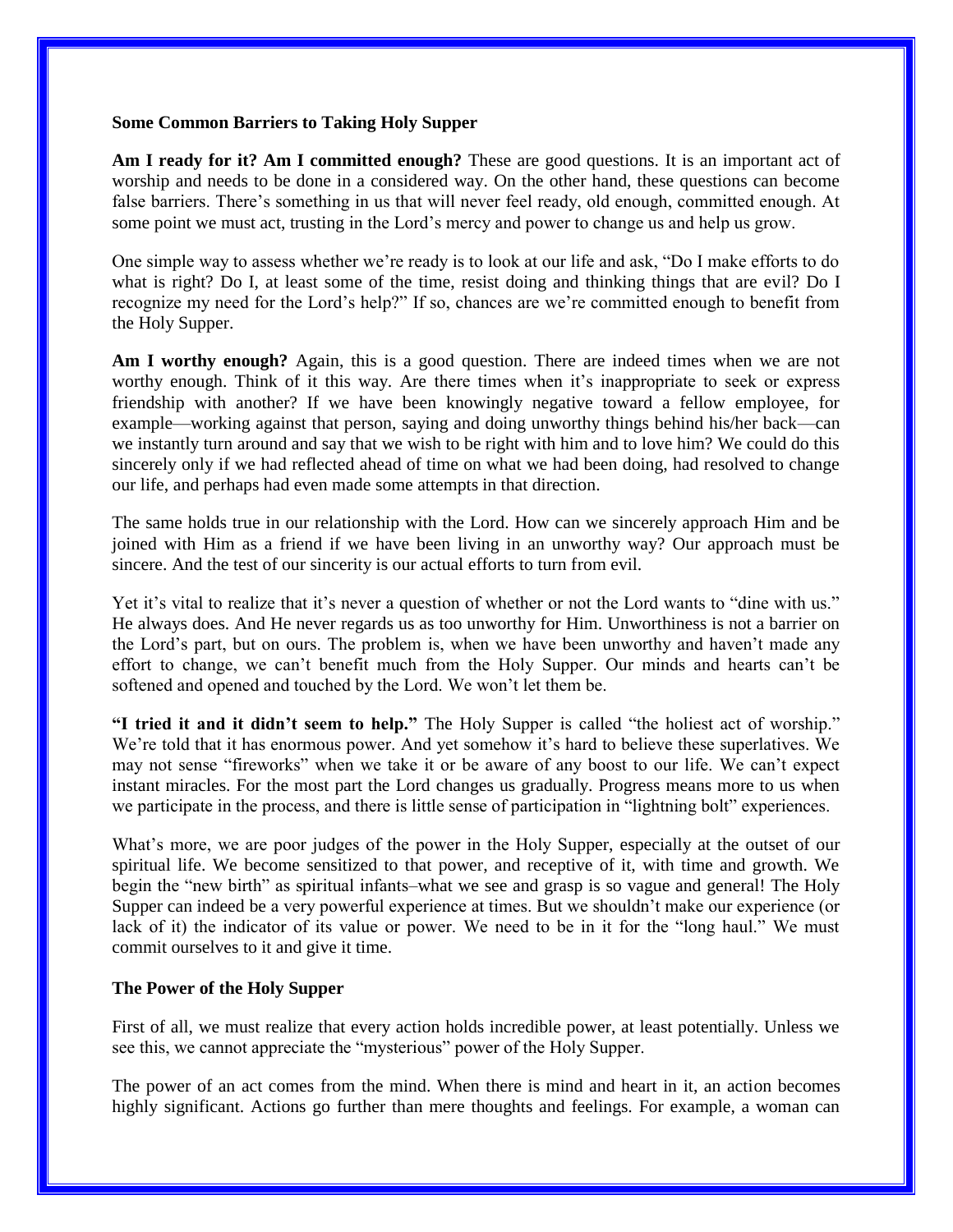reflect, "I ought to do this." But to act on this thought, greater energy is required. Her mind must choose and gather knowledge and tools. (It can't act without these.) Mental energy is involved in these steps. Finally, in acting she must move her body and move something in the world around her. This extension from thought to action can happen in an instant, but there is so much involved!

The deeper reason that actions are more powerful and formative than mere thoughts and feelings is that they link us more fully with the spiritual world. For example: when I think a prayer, I come into spiritual contact with certain spirits. If I were to let that prayer descend into my facial expressions, into words, into my hands, into my neck and knee joints, that same prayer would draw stronger response from spirits and would be more strongly felt by me.

Now obviously it's really the stronger feelings on my part that cause me to let my thought (prayer) show itself in my gestures. Nevertheless, sometimes our gestures seem to come before feelings. In fact, *sometimes we must make gestures come first*! Our feelings are often subconscious, but when we force ourselves to adopt appropriate behavior, then our hidden feelings can descend to our awareness. And even when we are already aware of an inner feeling, acting on it can heighten that feeling. Actions have special power to do this.

For example, a man can think, "I appreciate this woman," but his thought takes on greater power for him when he expresses it in words or in a letter, or by bringing her flowers. (It takes on greater power for her too.) Again, we commonly feel more sorry after saying we're sorry. We feel more thankful after saying "Thank you." We feel a new sense of warmth for guests, and a greater desire to serve them, after we have actually shaken their hands and welcomed them.

So there can be incredible power in our actions: power to stir inner states of mind, to focus and heighten them. This power is the result of the bonds that are formed with communities of spirits and angels when we knowingly act.

## **The Correspondences of the Bread and the Wine**

We've been talking about the relationship between our mind (thoughts/feelings) and our body's actions. In the New Church we call this relationship one of "correspondence." What we've been saying is that there's power in a correspondential act. But there is another aspect to the "correspondence" involved in the Holy Supper. Not only do actions correspond to what's in our minds, but things do too. Every object in creation exists because it springs from and corresponds to something spiritual.

"**Bread**" has been a metaphor for all food for countless ages. It has been brought before God and eaten in a worship setting for as long. People have seen it as a symbol of what the Lord gives us: personal life, His sustaining presence, food and clothing, protection, peace, happiness, love. You might think that it has meaning merely by human tradition. But the real reason is that it corresponds to the Lord's love, the source of all His gifts to us. Bread exists because the Lord's love exists. Bread nourishes and delights our bodies because the Lord's love does that for our hearts. Bread is the embodiment on the physical plane of Divine love and its goodness.

The essential ingredient in bread is grain flour. Grains like wheat and barley (the chief ones in Bible times) have their own natural characteristics that are reflections of their spiritual origins. These grains are actually seen in the spiritual world. Wheat, like bread made from it, corresponds to the Lord's love and goodness, received deeply by a person, bringing heavenly nourishment and delight.